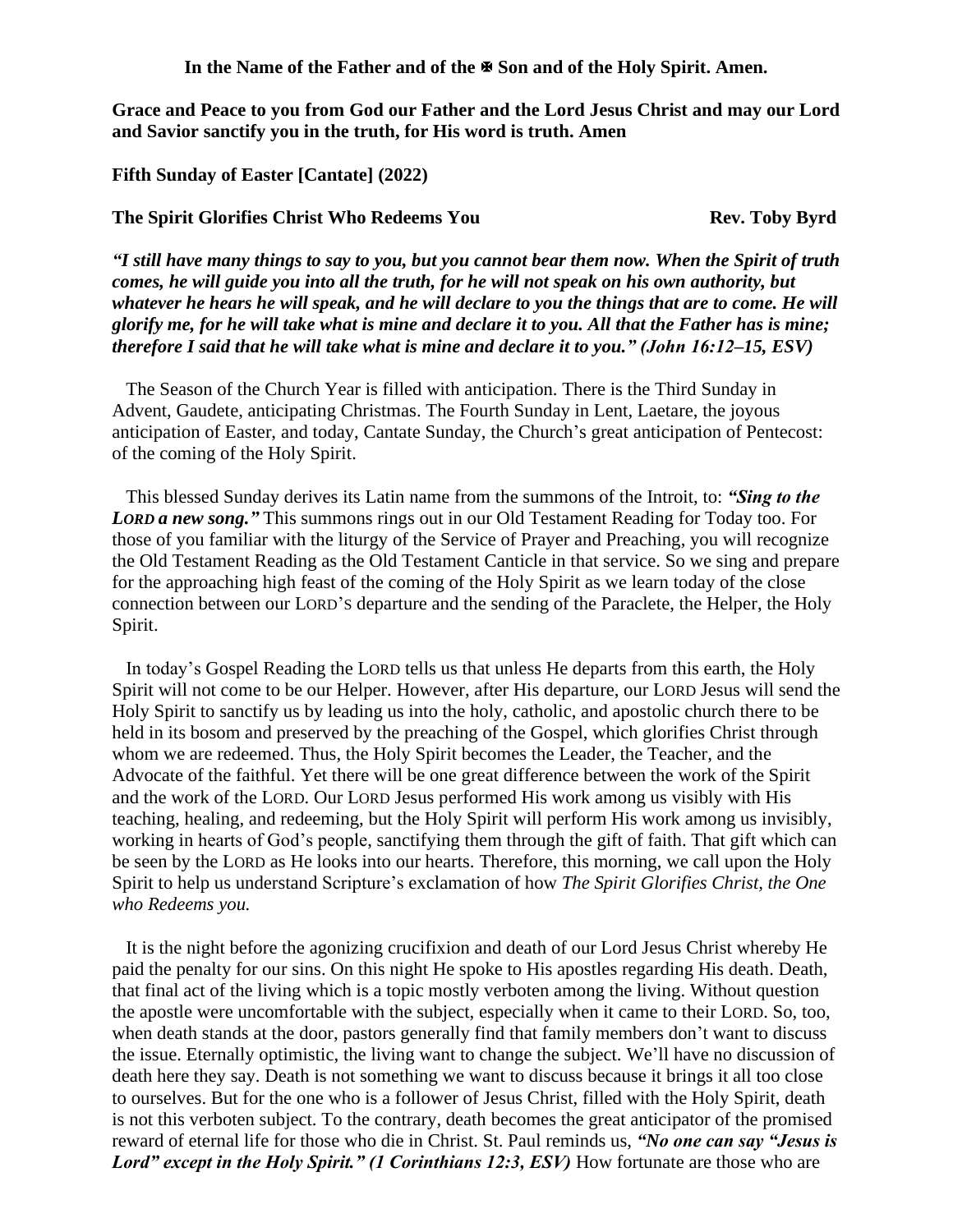on the threshold of death but who are also in Christ. Such as these they are filled with the Holy Spirit who strengthens their faith in their last hours. When a pastor speaks to them regarding the inevitable, they do not shy away, but gladly speak of the reward promised to them by Christ Jesus, the promises of the Gospel, the forgiveness of sin and life eternal. They desire that the pastor hear their confession, absolve them, as they yearn for the blessed meal of the Lord's Supper. Please pastor, consecrate me and feed me one more time the blessed body and blood of my LORD, Jesus Christ whose face I shall soon see. How blessed it is to be a Spirit filled follower of Jesus Christ. On this last night when our LORD'S death is impending, He consoles His apostles by offering them this same blessing and the promise, feeding them His body and blood and strengthening them with the same Holy Spirit who *Glorifies Christ, their Redeemer.*

Yes, our LORD'S death is imminent, His hour has come. In announcing His death our LORD Jesus told His apostles that life after Him would be difficult. But He also reminds them that He alone is the Way, the Truth, and the Life and no one comes to the Father except through Him (John 14:6). In fact, without Him there to preserve them, to remind them of this truth, the world and Satan would work very hard to take this truth away and turn the apostles away from Christ, turning them to Satan and the world.

This truth of their LORD'S impending death was news of great sorrow to the apostles. However, to defend them from their despondency and from falling away, ensuring them that He was not abandoning them, He would send them One who would comfort them and keep them in the faith. This One would remind them of all that Jesus had said so they may in turn proclaim the truth of His life, death, and resurrection for the forgiveness of sin. He would send them the Paraclete, the Helper, the Holy Spirit. But unless He fulfilled the will of His Father in heaven and gave His life as a sacrifice for the sins of the world, the Holy Spirit would not come and the fullness of God's plan in Christ Jesus for the redemption of man would not come to pass. He is telling His apostles, if I do not fulfill the plan of My Father, all will remain as it is: everything will continue in the old way, the Law of Moses will prevail, the pagan will remain blind in their sinfulness, and sin and death will have their sway. Unless I die tomorrow, there will be no deliverance from sin and thus, no salvation. My coming would have been in vain, the world will remain under the wrath of My Father.

## But if I die, if I go away, the Helper will come and He, *"will convict the world concerning sin and righteousness and judgment: concerning sin, because they do not believe in me; concerning righteousness, because I go to the Father, and you will see me no longer; concerning judgment, because the ruler of this world is judged." (John 16:8–11, ESV)*

What a blessed message not just for His apostles, but for all who come after them as followers of Jesus Christ. First, our LORD'S death brought judgment upon Satan. His dishonorable and traitorous act against God in the Garden of Eden has been overcome. God's wrath against the sin of man is satisfied in the death of His Son, man can now look to his Redeemer, our LORD Jesus Christ and be assured of God's forgiveness. Thus, Jesus tells us, *"When the Spirit of truth comes, he will guide you into all the truth, for he will not speak on his own authority, but whatever he hears he will speak, and he will declare to you the things that are to come." (John 16:13, ESV)* 

The Holy Spirit in unison with the Son, guides the flock of Jesus in the truth, speaking what He has heard from the Father and the Son. He brings us to faith, opening our ears that we may hear and believe the promise of the Gospel, the forgiveness of sins and the reward of life eternal for all who believe in Christ Jesus. With that blessed gift of faith comes numerous gifts and blessings, none more important than His calling of faithful pastors and teachers of the Gospel. Their vocation bears much fruit as saints are produced and multiplied, each with their unique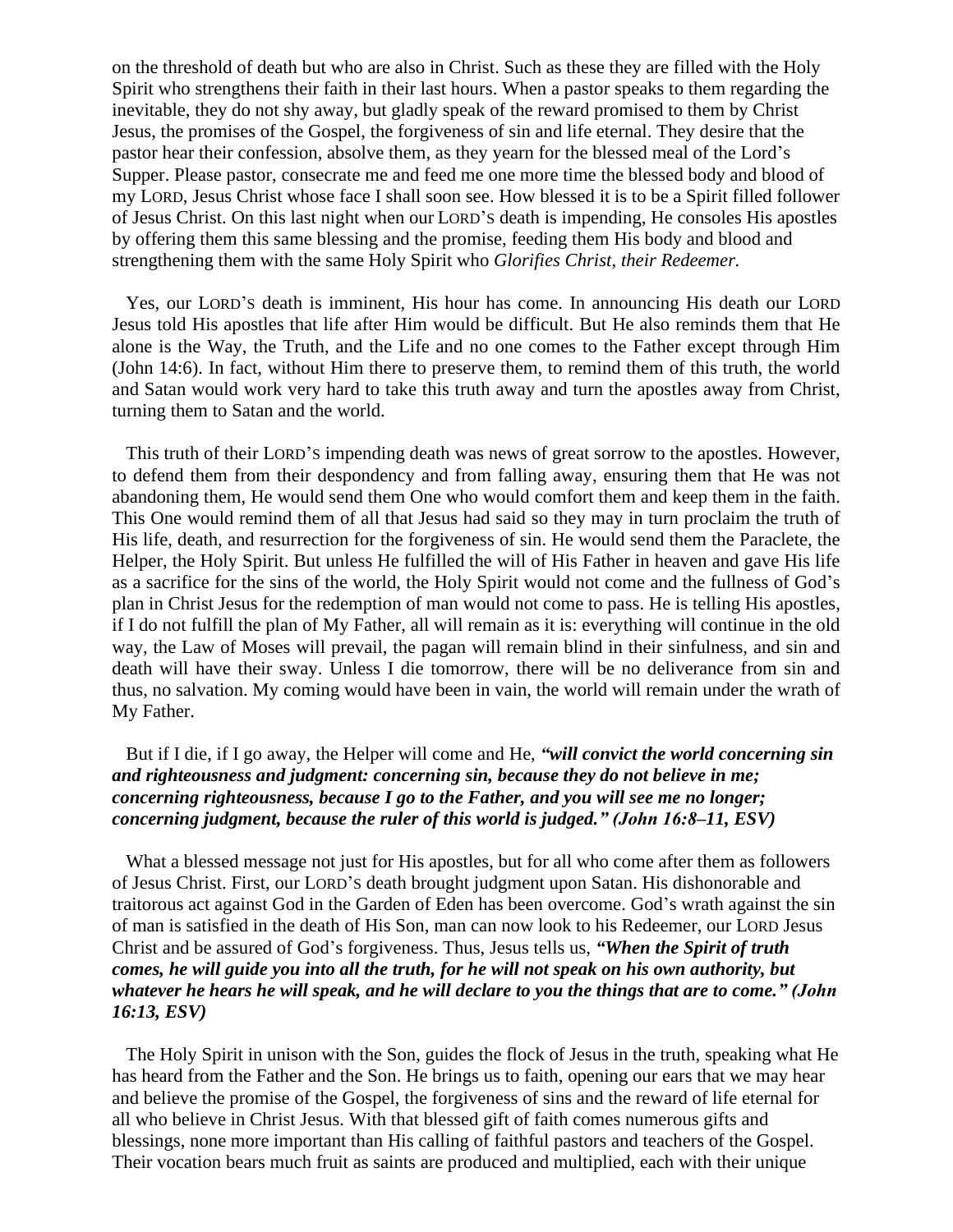gifts. Thus, through this blessing the Church of Christ grows through the calling of thousands upon thousands of faithful followers. Moreover, this growth is not accomplished by the Law, but by the Gospel of Jesus Christ alone. It is not through morality, piety, fundamentalism, or free will that the holy catholic and apostolic Church grows, but solely through the proclamation of the Gospel of the forgiveness of sins in the name of Jesus through the living power of the Holy Spirit in the hearts of God's children. Yes, it is *The Spirit Who Glorifies Christ, the One Who Redeems You* and gives you eternal life.

Glorifying Christ, the Holy Spirit brings you to faith, sanctifying the lives of believers, calling you by the Gospel, leading you to grow in faith while also leading you to the Last Day. He comes to you in the blessed waters of Baptism (Acts 2:38), opening your hearts to believe in the forgiveness of sins won for you by Christ Jesus. St. Paul reminds us in his letter to Titus, *"But when the goodness and loving kindness of God our Savior appeared, he saved us, not because of works done by us in righteousness, but according to his own mercy, by the washing of regeneration and renewal of the Holy Spirit, whom he poured out on us richly through Jesus Christ our Savior, so that being justified by his grace we might become heirs according to the hope of eternal life." (Titus 3:4–7, ESV)* Thus solely by the grace of God we are washed in the waters of Baptism, regenerated, and renewed by the Holy Spirit through Jesus Christ. Notice, here is a clear reference to the grace and mercy of the Holy Trinity to save you from sin and bring you to faith in Christ Jesus. All accomplished through the working of the Holy Spirit in Baptism.

Thus, filled with the Holy Spirit, we are now led to confess that we, *"cannot by [our] own reason or strength believe in Jesus Christ, [our] Lord, or come to Him; but the Holy Spirit has called [us] by the Gospel, enlightened [us] with His gifts, sanctified and kept [us] in the true faith.* Moreover, He also, *"calls, gathers, enlightens, and sanctifies the whole Christian church on earth, and keeps it with Jesus Christ in the one true faith."* Where, *"He daily and richly forgives all my sins and the sins of all believers."* And *"On the Last Day He will raise me and all the dead, and give eternal life to me and all believers in Christ.*

It is true that the impending death of their LORD brought great discomfort and sadness to the apostles, but our LORD gave them comfort and hope in return. Oh, not on that fateful night when He was arrested, but later at His resurrection and on Pentecost when the Holy Spirit was poured out richly upon the Christian Church. So, too, the impending death of a loved one brings us sorrow and discomfort, but if we are led by the Spirit of Christ to be true believers in the promises of the Gospel, our sadness is overcome by the knowledge that our loved one in Christ Jesus is going to their final reward, life in heaven for all eternity to live with the Father, the Son, and the Holy Spirit. To live with the angels and archangels and with all the saints in heaven. There to await our arrival where we who are led by the Holy Spirit will be reunited with those we love.

Yes, the apostles anticipated the morrow with dread, but the church anticipates the morrow of life everlasting with great joy because we have been blessed to be recipients of *The Spirit Who Glorifies Christ Who Redeems Us.* Thus, with the words of the Introit and the Old Testament Reading for today, whenever a loved one in Christ is called from this valley of tears, we can joyously say, *"Give thanks to the LORD, call upon his name, make known his deeds among the peoples, proclaim that his name is exalted. "Sing praises to the LORD, for he has done gloriously; let this be made known in all the earth. Shout, and sing for joy, O inhabitant of Zion, for great in your midst is the Holy One of Israel.***"** *(Isaiah 12:4–6, ESV)* 

We are inhabitants of Zion through the Cross of Calvary, and through the Cross of Calvary we are heirs to the heavenly home of the Holy One of Israel, our LORD, and Savior Jesus Christ, but this truth would have remained unknown unless our LORD had not gone away so that He may